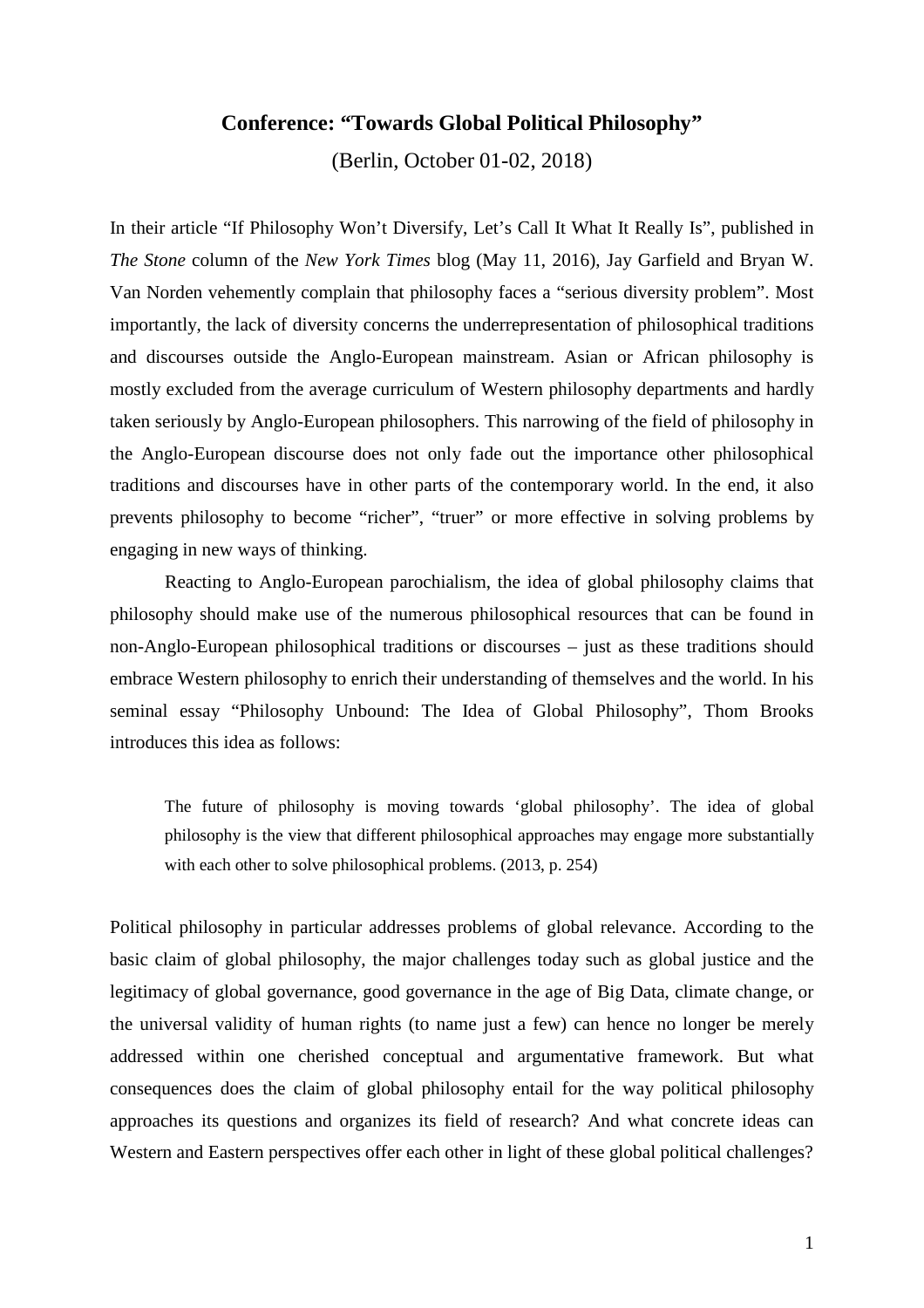These issues will be addressed in a conference to be held in Berlin from October 1<sup>st</sup> - $2<sup>nd</sup>$  2018. It will be jointly organized by the philosophy departments of Beijing University and Free University of Berlin and is conceived as a follow-up meeting of the conference held from April  $7<sup>th</sup> - 8<sup>th</sup>$  2017 in Hangzhou and organized by both institutions with the support of *Justitia Amplificata* and the philosophy department of Zhejiang University. As both departments share vital research interests in the field of global political philosophy, it is an obvious step for these major research institutions to continue joining their research capacities. The aim of the second meeting will be twofold: On the one hand, it will provide researchers from both institutions the opportunity to present and discuss their current research from different cultural, methodological and thematic angles. The second aim is to give the Berlin-Beijing research co-operation a more concrete shape. For contemporary political philosophy to address its issues in a truly global way, co-operations with discourse-shaping institutions such as the philosophy department of Beijing University and that of the FU Berlin are indispensible. In order for the emerging cooperation to further develop, the conference will be conducted within the following framework:

(1) The challenges that the basic claim of global philosophy confronts political philosophy with is not to be addressed unrelated to the pressing problems of our time. These problems rather constitute the common denominator on which the different discourses can meet at all in order to engage with each other. The major challenges of  $21<sup>st</sup>$  century, such as security and stability, international relations and global justice, international market-relations, climate change, new digital technologies, global poverty and human rights, amongst others, will thus constitute the shared ground on which the conference can take off. The participants are thus invited to present their current research on one of these (or related) issues and to expose their basic assumptions and conceptual settings so as to open them for a common discourse.

(2) The participants are furthermore invited to take up the basic claim of global philosophy in order to address, from their specific perspective, some of the issues and challenges that come along with the inclusion of other philosophical perspectives. Amongst other, the following issues can be addressed:

(i) The concept of global political philosophy: The above-mentioned basic claim of global philosophy provides an alternative to other headings such as "intercultural philosophy", "transcultural philosophy", "world philosophy", or "comparative